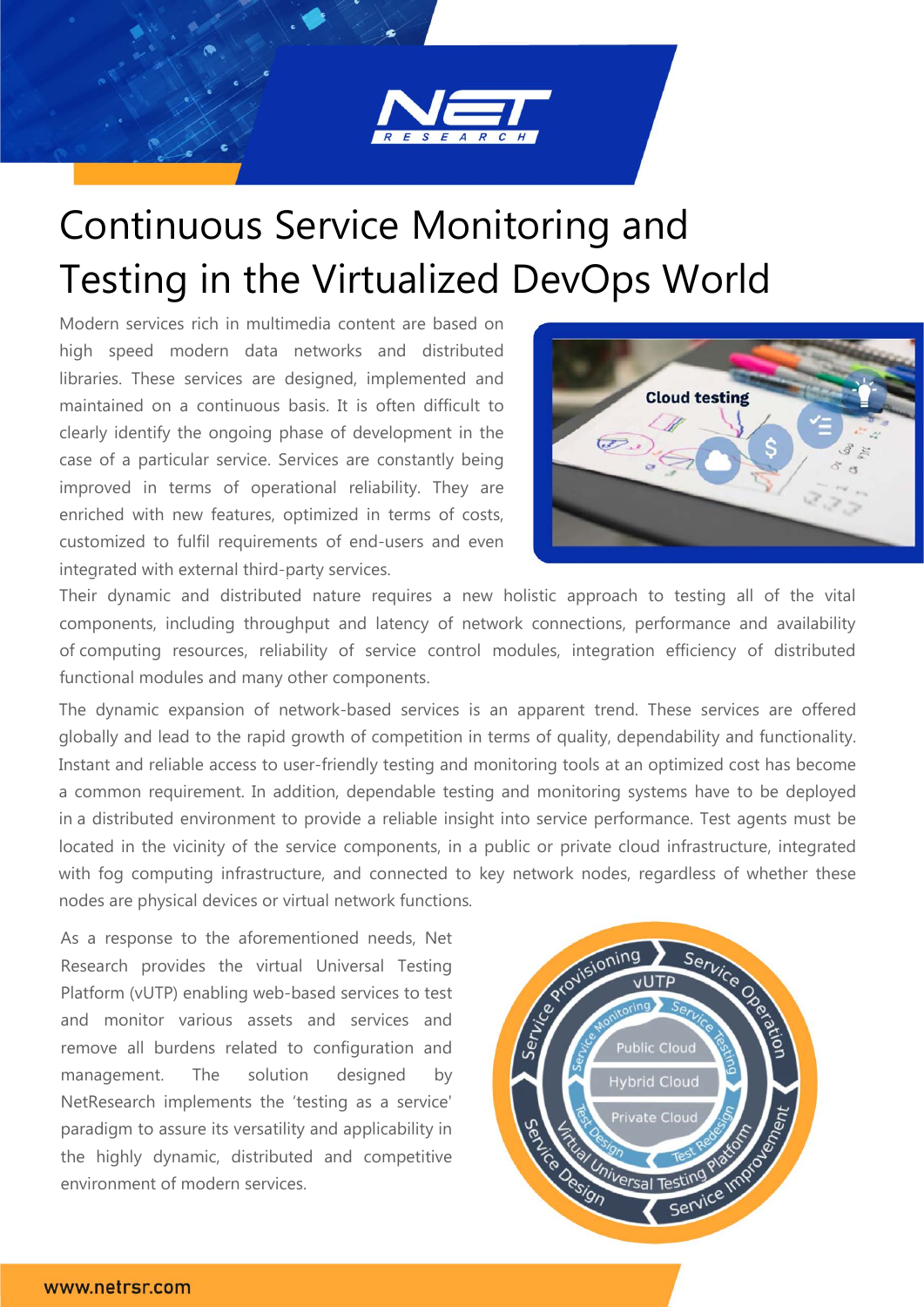

The Testing as A Service paradigm adapted for NetResearch vUTP gives access to a variety of tests, heterogeneous test agents, time-based test schedules, instant monitoring and supported graphic-based results analysis. All of this is available from anywhere and from any device with a web browser installed. A user- friendly web-based interface gives easy access to the powerful tool able to satisfy a variety of needs in countless cases appearing in the world of Internet-based services. We can further fulfil any special demands due to the easily extensible modular architecture of the vUTP platform.

Cloud computing is a model for enabling ubiquitous, convenient, on- demand network access to a shared pool of configurable computing resources (e.g., networks, servers, storage, applications, and services) that can be rapidly provisioned and released with minimal management effort or service provider interaction.

**NIST, September 2011** 

Fog computing is a layered model for enabling ubiquitous access to a shared continuum of scalable computing resources. The model facilitates the deployment of distributed, latency-aware applications and services, and consists of fog nodes (physical or virtual), residing between smart end-devices and centralized (cloud) services. The fog nodes are context aware and support a common data management and communication system.

NIST, March 2018

Thanks to the adoption of the Testing as A Service paradigm in the NetResearch vUTP platform, users are given access to a variety of test procedures, heterogeneous test agents, time-based test schedules, visual results analysis, continuous monitoring and instant test execution scenarios. All of the features are available from anywhere in the world via any device with a web browser installed. The user-friendly web interface gives easy access to the powerful tool able to satisfy a variety of needs defined by countless cases appearing in the world of internet-based services. The vUTP platform can be customized to fulfil any individual requests due to the extensible modular architecture.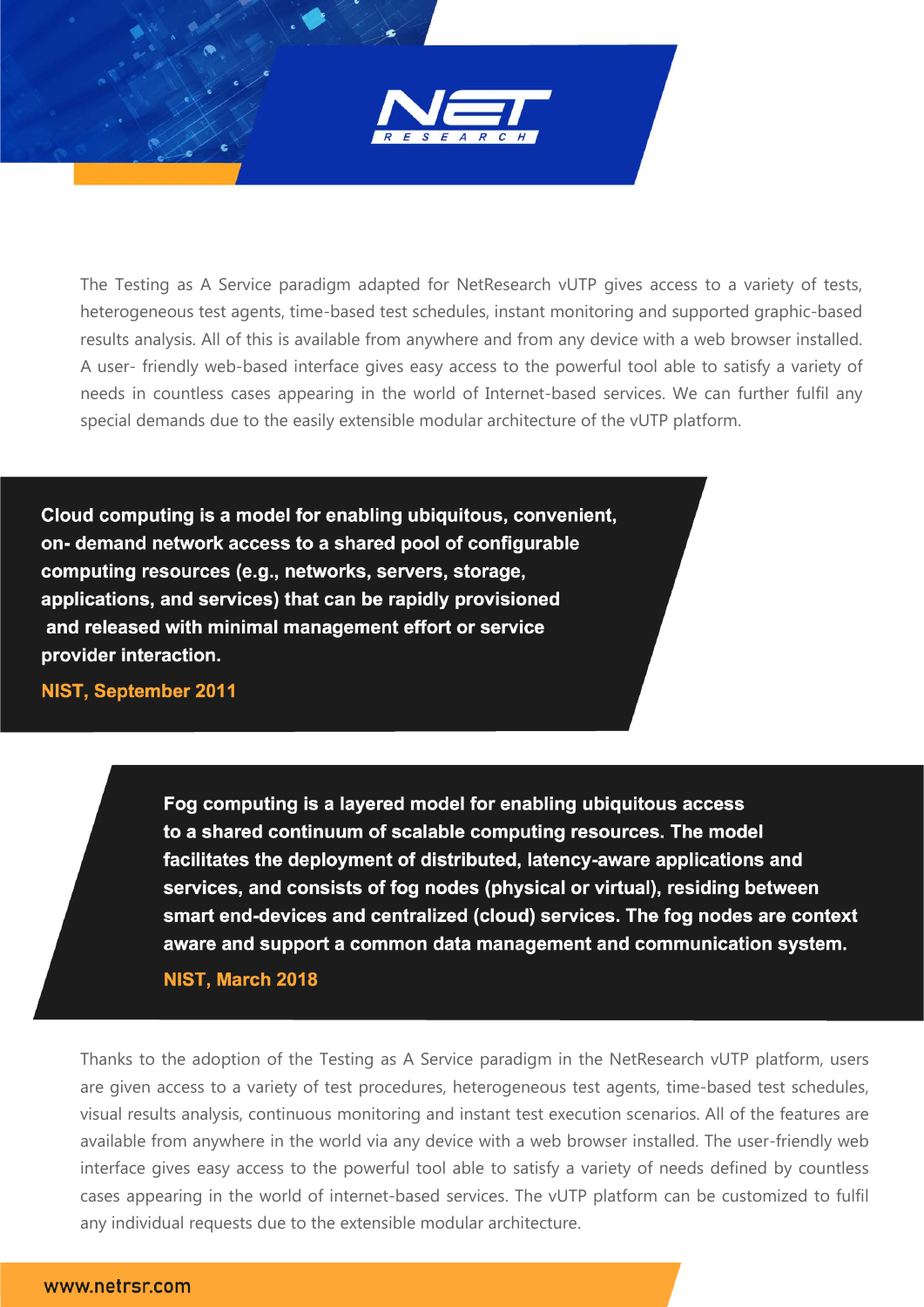

# **NetResearch virtual Universal Testing Platform**

#### **TEST AGENTS**

The NetResearch vUTP Testing as A Service platform supports cloud-based software and on- premise test agents which can be transparently used to perform either single on-demand or periodical tests scheduled with user-defined timespans and intensities. You can easily manage not only numerous test agents but also plan hundreds of tests in a cost-efficient manner and analyze results supported by the system's suggestions. The dashboard ensures an intuitive and extensible interface.



By 2021, fewer than 15% of organizations will implement holistic monitoring, putting \$255 billion of investments in cloud-based solutions at risk.

**Gartner, August 2018** 

**Gaps in monitoring and visibility** ultimately lead to an inability to monitor service quality.

**Gartner, August 2018**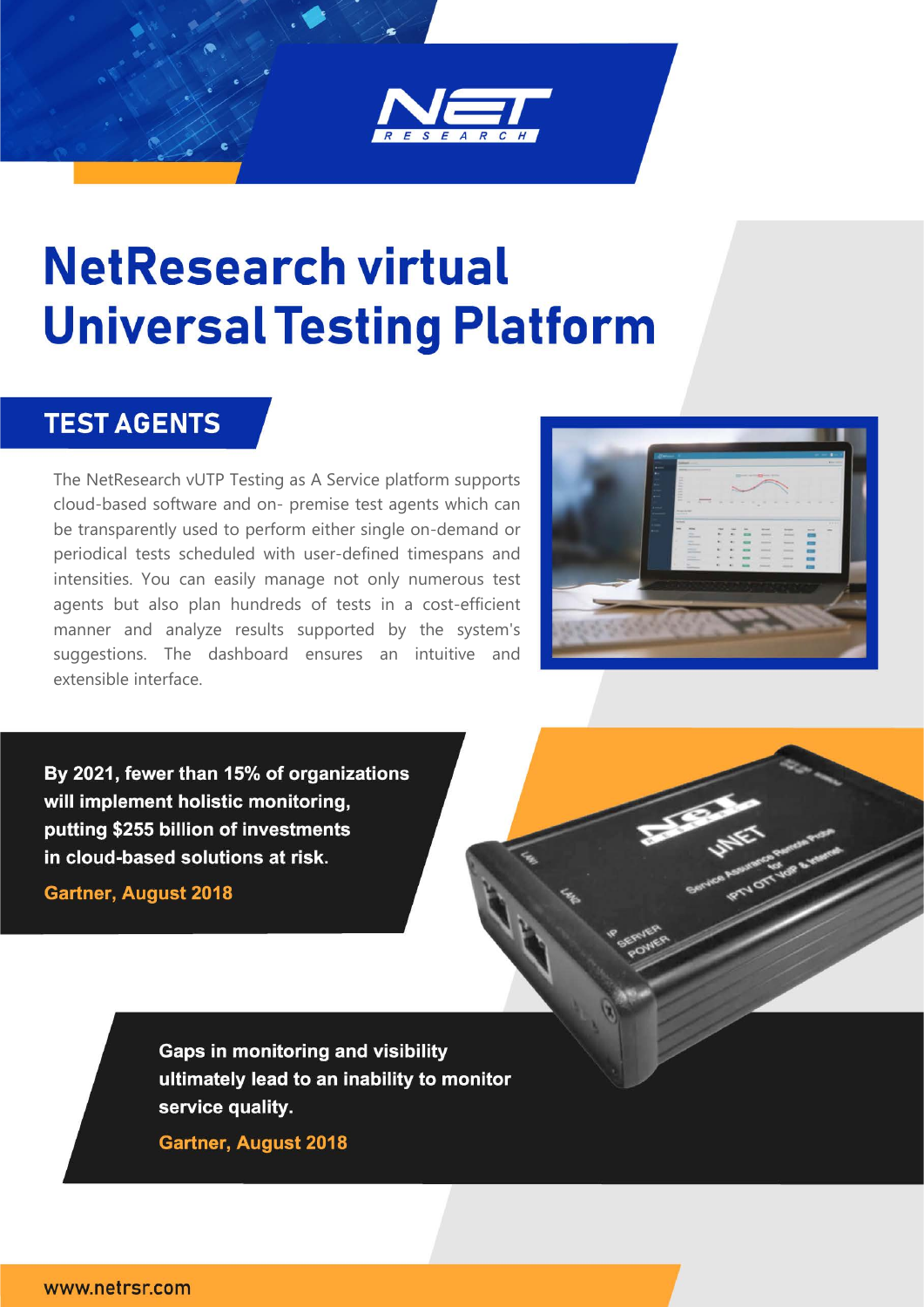

### **SIMPLE MANAGEMENT**

The platform handles communication, resource management and billings in multi-cloud infrastructure providing a transparent unified interface to the Testing as A Service features. Simple fee plans help our customers to focus solely on planning tests that are important for their businesses.

|                                 | <b>On-Premises Test Agents</b>                         |                |                         |            |                                        |                |               | $O -$<br>Statistics |                     |           |
|---------------------------------|--------------------------------------------------------|----------------|-------------------------|------------|----------------------------------------|----------------|---------------|---------------------|---------------------|-----------|
| Name <sub>.</sub>               | Version                                                | 1P             | Status                  | Authorized | Last online                            | <b>Actions</b> |               |                     |                     | Finished  |
| text-agent-destur<br>[id: 2543] | init.                                                  | 172.30.1.90    | <b>COSTLINE</b>         | u          |                                        | <b>CEASE</b>   | <b>Chevy</b>  |                     |                     | Scheduled |
| Monitoring Results              |                                                        |                |                         |            |                                        |                |               |                     |                     | $D - B -$ |
| Priority                        | Test                                                   |                |                         |            | P-Agent                                | C-Agent        | <b>Status</b> | Date Created        | <b>Date Updated</b> | Action    |
| D                               | OTT: JaangleitLEOTESHE<br>(Services:Services)          |                |                         | ie?        | <b>書(0)</b>                            | (2)            | Findsheet     | 08.03.2019 12:36    | 08.03.2019 13:44    | σ         |
| ÷                               | Fing schools up Off medicing<br>[Nutwork:Connectivity] |                |                         |            | 00                                     | ▲②             |               | 05.03.2019 15:18    | 05.03.2019 10:29    | Ð         |
| Map of Test Agents              |                                                        |                | $\overline{a}$          |            | Favourite tests                        |                |               |                     |                     |           |
|                                 |                                                        | Central        | <b>SUPILE</b>           | ٠          | Test name                              |                |               |                     | Share               | Count     |
|                                 |                                                        | <b>ALLANDS</b> | Tietoys<br><b>Egman</b> | à.         | Ping.<br>[Nebior9cCobeedIs/Ry]         |                |               |                     |                     | O         |
| Alger                           |                                                        |                |                         | $2.$       | Pathping<br>(Network:Connectivity)     |                |               |                     |                     | $\bullet$ |
|                                 |                                                        |                |                         | ä,         | Saterney<br>[Node: RAM Performance]    |                |               |                     |                     | $\circ$   |
| AKJO JUAN                       |                                                        |                |                         | ä,         | <b>Head</b><br>(Node: RAM Ferformance) |                |               |                     | ٠                   | $\bullet$ |
|                                 |                                                        |                |                         | s.         | Witter<br>Noda: RAM Performance)       |                |               |                     | ٠                   | $\bullet$ |

## **VERSATILE DASHBOARD**

All of the features are provided through the simple but highly informative graphic interface available anytime, anywhere, and from any device just using the web browser.

#### **INTERFACE**

The web-based dashboard is designed to provide the best experience when scheduling and running tests. Tests are intuitively categorized to ensure immediate access. Charts, diagrams and tables give a fast and clear insight into collected results without disruptive add-ons. The administration panel enables 24/7 account management; in this way, all the needs are met in an extremely simple manner and without any need for client-side installations.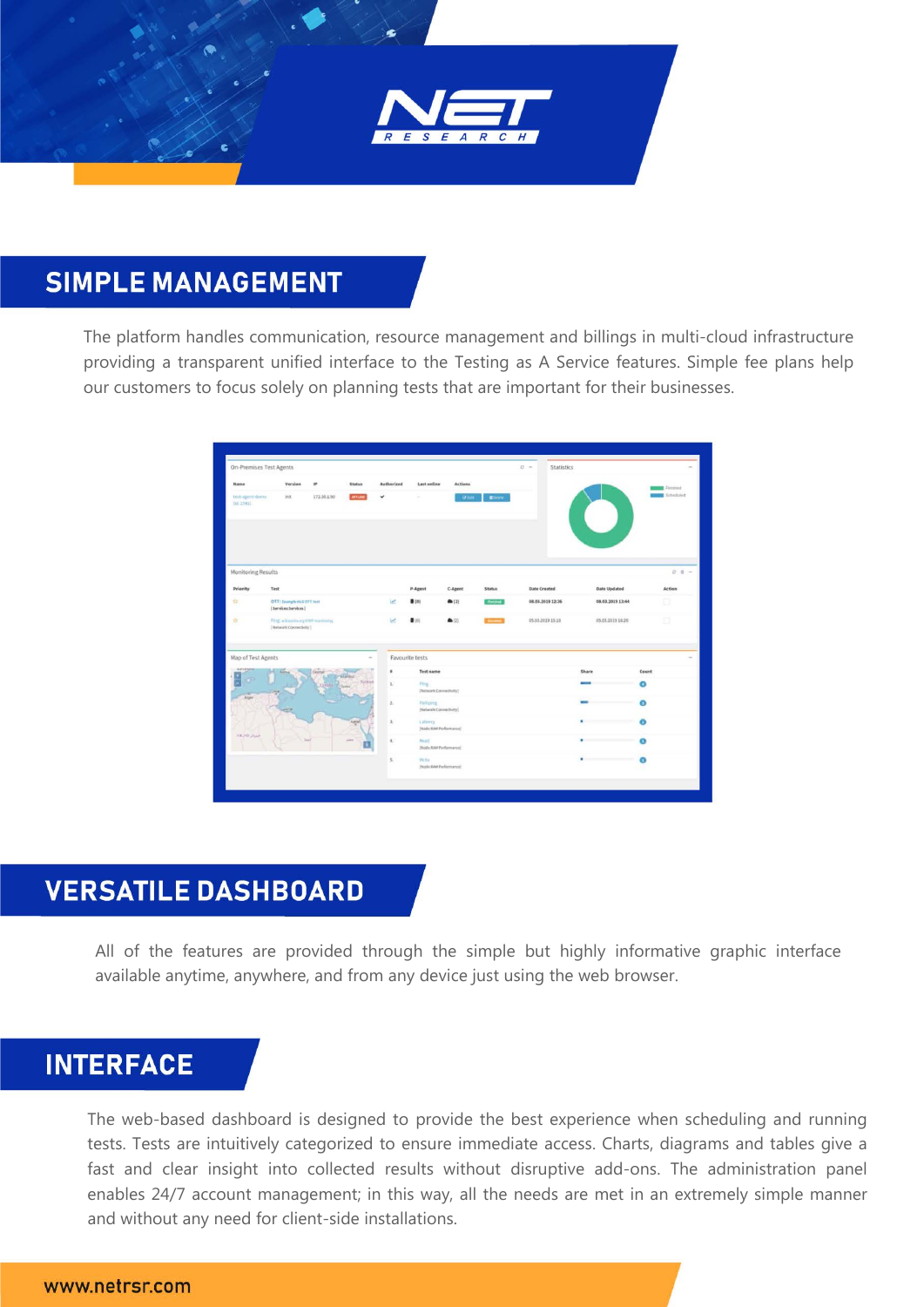

# **INSTANT TEST EXECUTION**

The vUTP platform seamlessly provisions resources and assigns tasks to ensure on-click and costeffective test execution in globally-scaled infrastructure. Tests can be also scheduled and executed via the API interface.

#### **CONTINUOUS MONITORING**

The test-scheduling feature combined with public clouds provides a powerful, globally-scaled and easy to use tool for the continuous monitoring of service QoE. Notifications enable remaining aware of the current status of assets.



#### **RESULTS PRESENTATION**

High-level analyses are enabled by informative diagrams summarizing recent and historical results. Any issue can be thoroughly investigated with a test-specific detailed view while vUTP supports the analysis with initial suggestions concerning alarming results and possible causes.